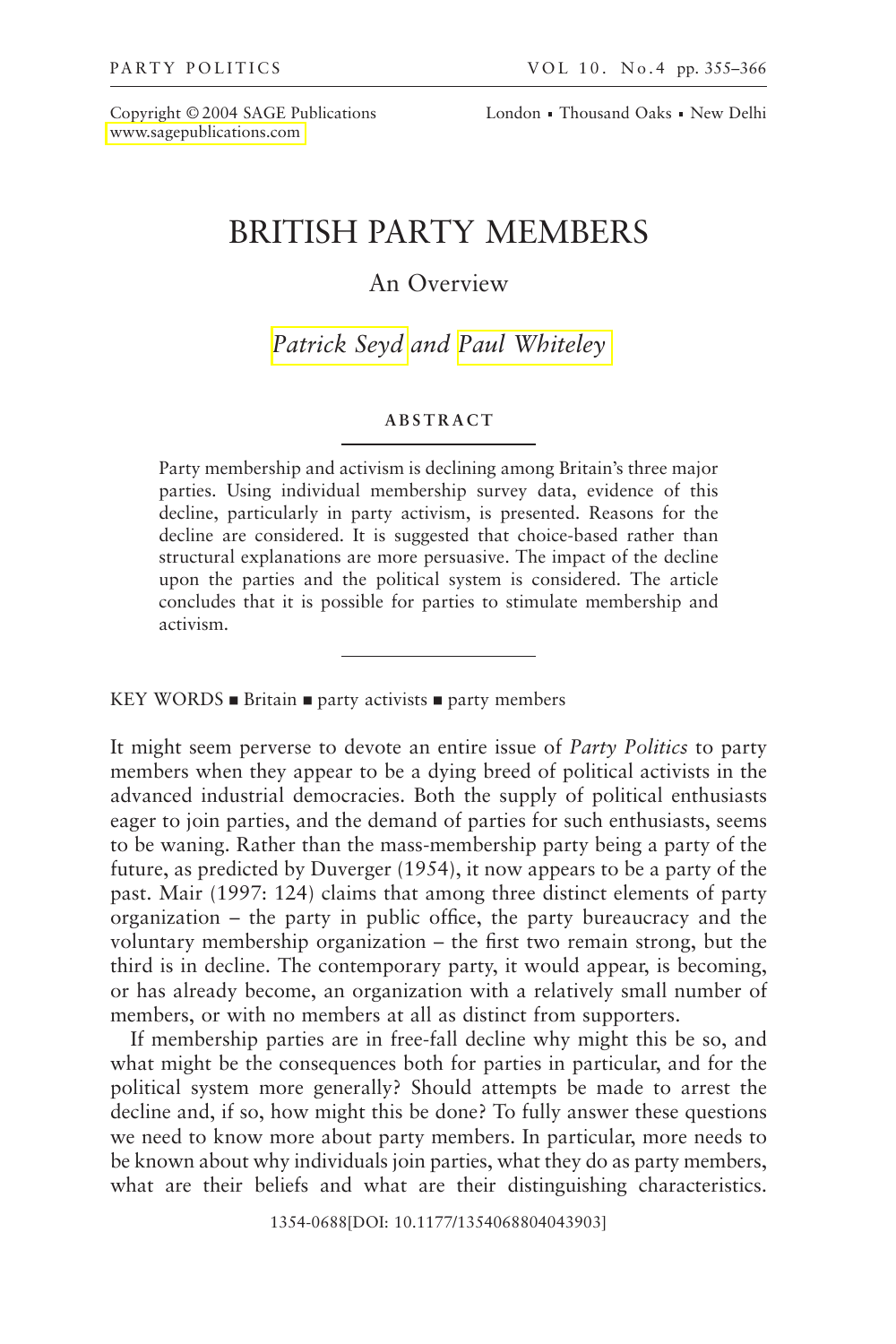Notwithstanding the prevalence of membership parties in the advanced industrial democracies, few individual studies have been made of the people who join. Party scholars have been fortunate that aggregate data on party membership are extensive, thanks in large part to the work of Richard Katz and Peter Mair and their colleagues in the ECPR Party Research group (Katz and Mair, 1992, 1994). Using their data it is possible to compare party memberships over time and between countries. Nevertheless, these data cannot answer the questions we have posed. It was for this reason that an ECPR Research Session was held in Tromsø in 1995 to discuss party membership. From this research meeting party membership studies were initiated in Canada, Denmark, Germany, Ireland, Italy, The Netherlands, Norway and the USA to supplement the studies already conducted in Great Britain (Seyd and Whiteley, 1992; Whiteley et al., 1994). In this issue of Party Politics we present some of the findings of these membership studies.<sup>1</sup>

In this introductory article we use our British data, based upon extensive surveys of Labour, Conservative and Liberal Democrat party members (Billinghurst et al., forthcoming; Seyd and Whiteley, 1992, 1999, 2002; Whiteley and Seyd, 2002; Whiteley et al., 1994), to, first, examine the trends in party membership and, second, to consider explanations for the decline. Based upon our survey information on the activities of members within their party organizations, we assess the likely impact of these trends on the British party system. Finally, we consider whether parties should try and reverse the trends.

### **Trends in Party Membership**

A recent study of parties in all advanced industrial democracies reveals that, with the one exception of Spain, the trend in membership numbers is downwards (Webb et al., 2002). Another survey of membership in 20 European countries confirms this trend: the authors conclude that 'in each of the long-established European democracies, without exception, the absolute numbers of members have now fallen, and sometimes quite considerably' (Mair and Van Biezen, 2001: 6). As far as Britain is concerned, the downward trend in the memberships of the two major parties appears to have been going on for a long period, particularly since the 1980s (see Table 1). It is impossible to be certain about the exact date when this decline first set in, because Labour's membership figures were certainly exaggerated until the early 1980s, and neither the Conservative nor the Liberal Democrat parties publish annual membership figures and so for them the estimates in Table 1 are approximations.

It is important to note that the trend in membership has not been permanently downwards since the 1980s. Between 1994 and 1998 the British Labour Party *expanded* its membership.2 A combination of factors help to explain this growth. First, a divided and demoralised Conservative Party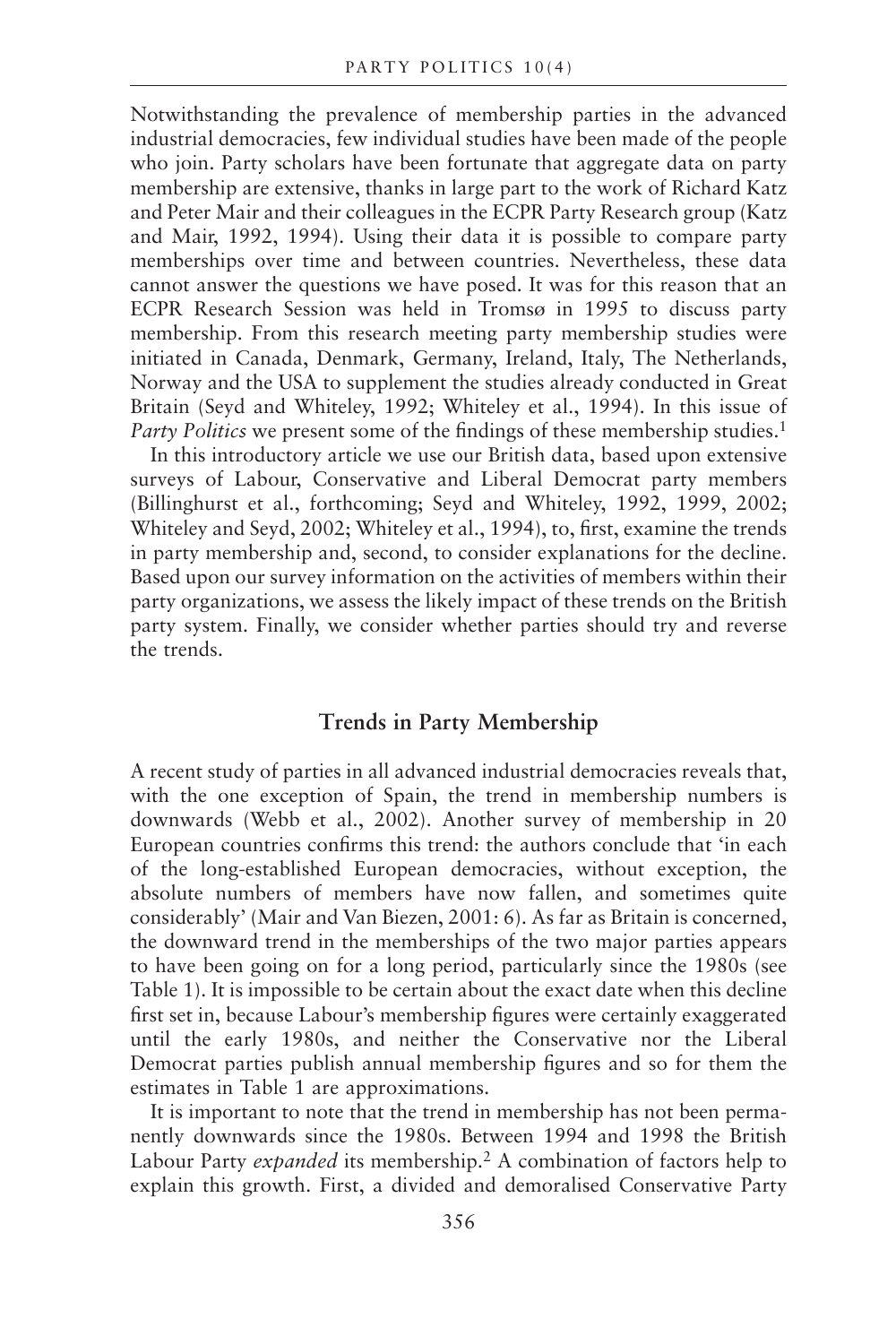|      | Labour  | Conservative | Liberal Democrats |  |  |
|------|---------|--------------|-------------------|--|--|
| 1983 | 295,344 | 1,200,000    | 145,258*          |  |  |
| 1987 | 288,829 | 1,000,000    | 137,500*          |  |  |
| 1992 | 279,530 | 500,000      | 100,000           |  |  |
| 1997 | 405,238 | 400,000      | 100,000           |  |  |
| 2001 |         | 350,000      | 90,000            |  |  |

**Table 1.** Individual party membership, 1983–2003

\*Includes membership of the Social Democratic Party.

*Sources*: Labour Party NEC Annual Reports; Webb, 2002: 24.

was confronted by a Labour Party with a new, young leader, and this assisted membership recruitment. Most importantly, however, Tony Blair and his colleagues wanted new members for both inter- and intra-party reasons and were therefore willing to put considerable party resources (personnel, money and time) into their recruitment (see Seyd and Whiteley, 2002). Blair's Labour Party provided a range of incentives to encourage individuals to join. For example, members had the opportunity to influence the choice of party policies and personnel following the introduction of new organizational structures. Furthermore, members were encouraged to believe that they would be contributing to significant policy changes in Britain if they helped Labour to be elected as the governing party. As a further incentive, the party emphasized that new recruits would be joining a growing, vibrant, social organization. These particular incentives were no longer so powerful after Labour had been elected to office in 1997, and from 1998 onwards party membership began to decline again. Whether this membership growth over four years was just a temporary blip in an otherwise inexorable decline, or evidence of fluctuation, is open to debate (see Mair, 2000; Seyd and Whiteley, 2002). The answer depends upon whether structural or choice-based reasons are believed to be more important in explaining the decline in membership numbers. Structural explanations of these trends emphasize the importance of societal trends which are generally beyond the control of parties but which reduce the number of people joining or being active. Choice-based explanations emphasize the importance of various types of incentives in promoting membership and activism which the parties themselves can influence to make participation more attractive to would-be members. Our research shows generally that incentive-based models of participation work better than structural-based models (Whiteley and Seyd, 2002). This means that the decline of membership can be turned around with the right incentives.

To begin, we distinguish between supply-side and demand-led explanations of the decline in membership numbers. There are three supply-side explanations. The first argues that membership is drying up because the political marketplace is becoming more competitive. The people who may be intent on becoming involved in politics now have a wider range of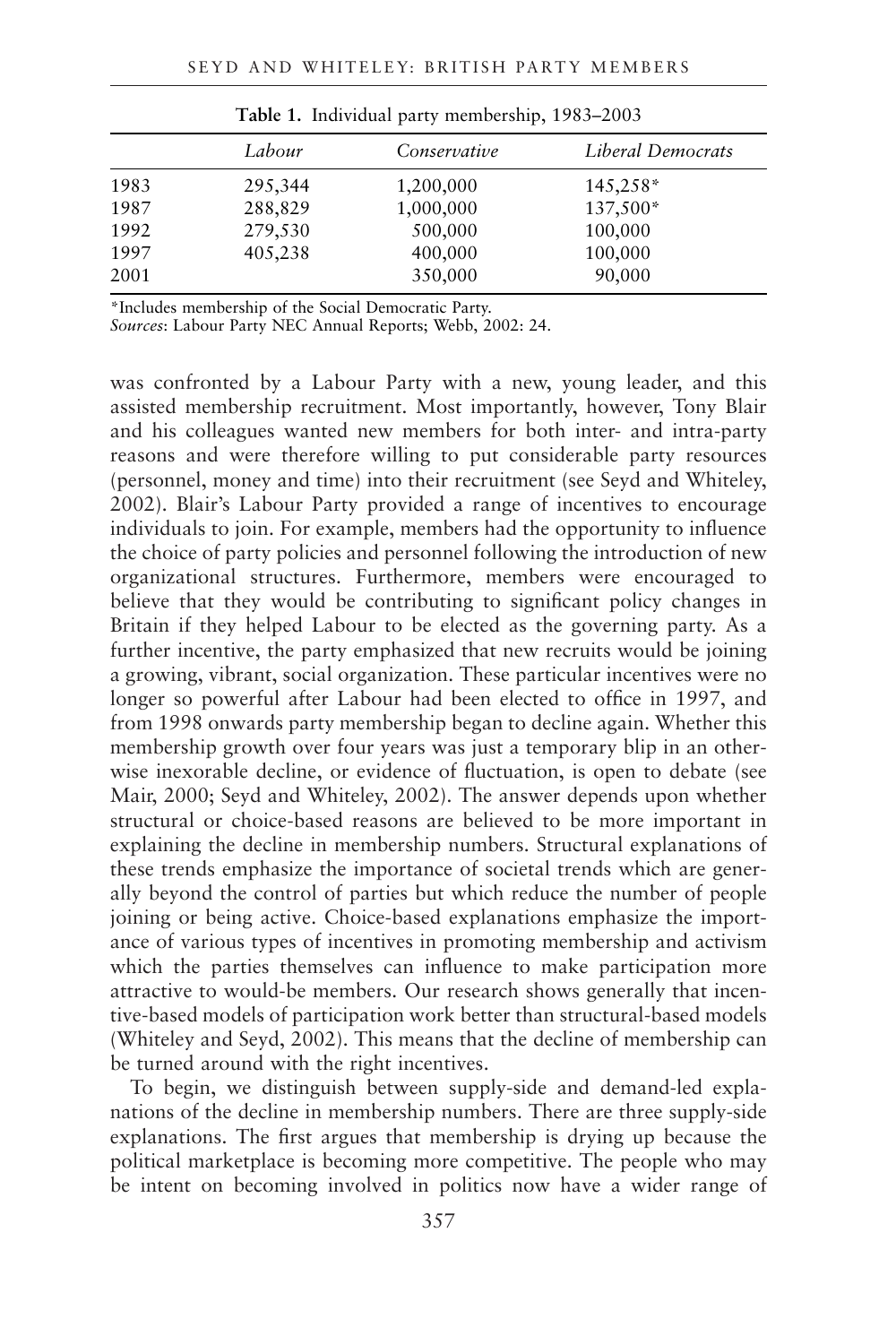alternative options open to them. Parties are just one of an increasing number of political organizations competing for people's attention. Singleissue groups, in particular, have emerged to compete with parties for people's support and they may attract potential party members. The second explanation stresses the competing pressures on people's time, whether these be work, leisure or entertainment, which have reduced the pool of potential members. Thus there is competition beyond the political marketplace for people's time and energy. The third explanation suggests that socioeconomic and demographic changes have served to bring this about, particularly the decline of traditional working-class communities, the expansion of the suburbs, the decline of trade union membership and the growth of female employment. These developments drain the pool of potential party members.

On the demand side, the single most powerful explanation for the decline is that party leaders now have less need for individual members. With the emergence of mass electorates in the late-nineteenth and early-twentieth centuries, parties needed to organize and mobilize new voters. At this time, members provided the resources, both human and financial, for the political mobilization of voters. However, the development of mass communications and marketing has enabled parties to reach voters directly, particularly at times of elections, and so a major impetus for membership recruitment has now largely disappeared. Furthermore, as parties have succeeded in attracting large donations from corporate organizations and wealthy individuals, they have become less reliant upon the relatively small subscriptions and donations from individual members.

Some of the factors which explain the decline in party membership are outside of the parties' control. For example, parties can have no immediate impact upon the hours that people devote to work, leisure or entertainment, or upon employment patterns. Others, however, are within their remit. For example, they have the powers to create incentives within their own organizations to attract would-be members.

Perhaps of even greater significance for British parties than the decline in the number of members is the decline in members' levels of activism. Members' activities range widely, and at least four types of activities can be distinguished. First, members contact both their fellow party members and also other members of the community on behalf of their party. Second, they campaign for their party and this involves fund-raising, recruiting members and preparing for and running local election campaigns. Third, they represent their party by holding office, either within the party organization or in a range of outside bodies. Finally, they give money to their party.

In Britain there is clear evidence that a decline in most forms of activism has occurred (a similar conclusion is drawn in this volume by the authors of the Danish and Norwegian party membership studies). A simple way of measuring this decline is by asking Labour, Conservative and Liberal Democrat party members whether they had become more or less active in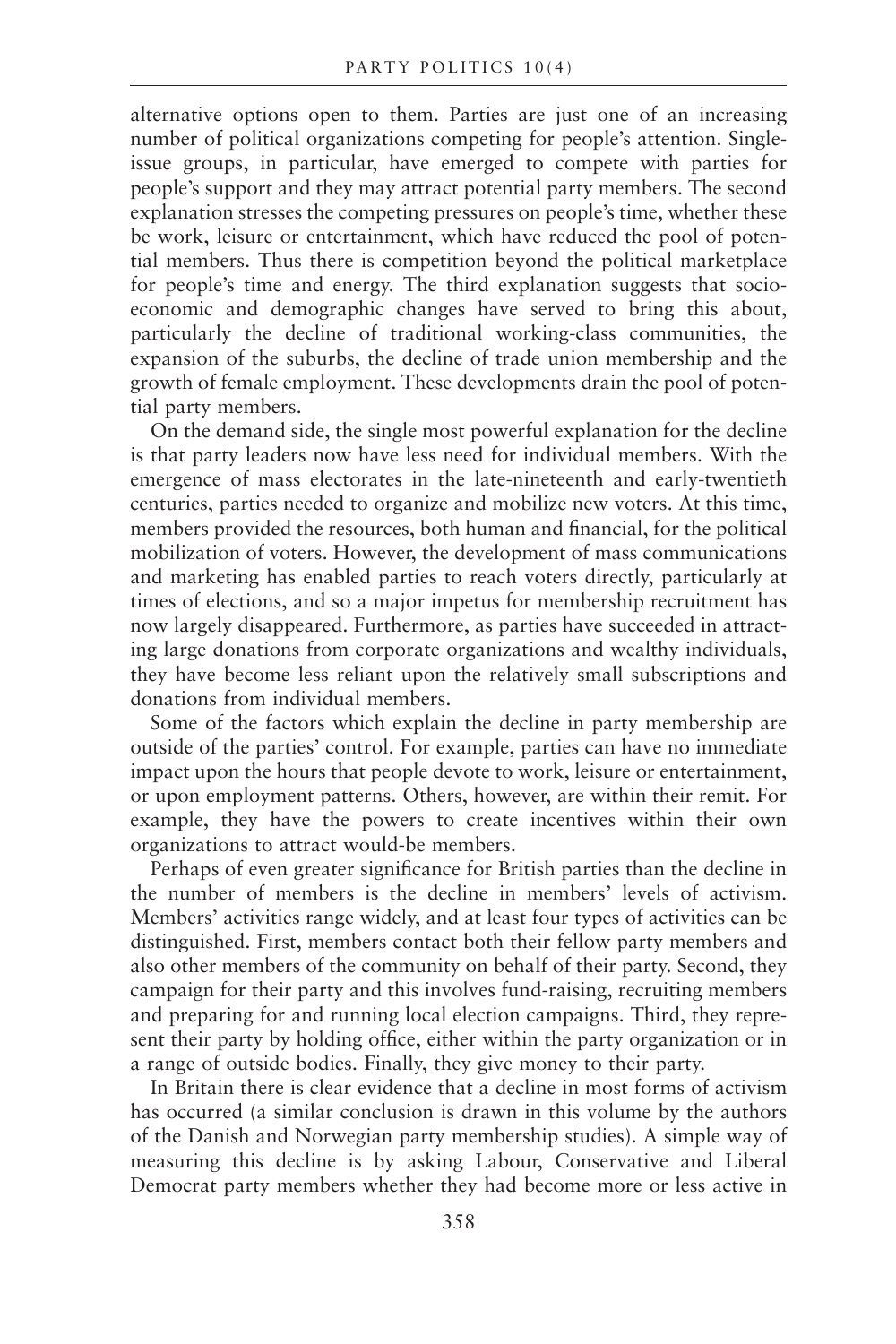the party over the previous five years and then subtracting the percentage of those reporting more activity from those reporting less activity. We see in Table 2 that the decline figures are 11 percent among Labour Party members, 17 percent among Conservative Party members and 26 percent among Liberal Democrats.

Another overall measure of activism is the amount of time members spend on party work in the average month. We see in Table 3 that Labour and Conservative members are now spending less of their time on party activities. Whereas in 1990 almost 1 in 2 Labour members devoted none of their time to party activities, by 1999 this figure had risen to almost 2 in 3. Over a 10-year period there has been a significant growth in the proportion of members who do not work for the party in a typical month. This trend is also apparent for the Conservatives, albeit over a much shorter period of time between 1992 and 1994. We do not have trend figures for the Liberal Democrat members, but we see that 1 in 2 of them spent no time on party activities.

Finally, when we examine specific party activities we see in Table 4 that Labour members were less 'frequently' or 'occasionally' engaged in displaying an election poster, signing a party-sponsored petition, delivering party leaflets during an election, attending a party meeting and canvassing voters

|                        | Less active | About the same | More active |
|------------------------|-------------|----------------|-------------|
| Labour 1999            | 29          | 53             | 18          |
| Conservative 1992      | 25          | 57             |             |
| Liberal Democrats 1999 |             | 45             |             |

**Table 2.** Levels of party activity (percentages)

*Sources*: Various surveys of Labour, Conservative and Liberal Democrat party members. See: Billinghurst et al. forthcoming; Seyd and Whiteley, 1992, 2002; Whiteley and Seyd, 2002; Whiteley et al., 1994).

*Question: 'Are you more or less active within the party than you were five years ago (or when you joined if less than five years ago), or about the same?'*

| Table 3. Time devoted to party activities in the average month |  |  |  |  |
|----------------------------------------------------------------|--|--|--|--|
|                                                                |  |  |  |  |

|                        | Lab. | Lab. | Lab  | Cons | Cons | Lib Dem |
|------------------------|------|------|------|------|------|---------|
|                        | 1990 | 1997 | 1999 | 1992 | 1994 | 1999    |
| None                   | 47   | 63   | 65   |      |      | .54     |
| Up to 5 hours          | 33   | 25   | 22   | 16   | 15   | 29      |
| From 5 up to 10 hours  | 9    | 6    |      |      |      |         |
| From 10 up to 20 hours |      | 3    | 3    |      |      |         |
| More than 20 hours     |      |      |      |      |      |         |

*Source*: As Table 2.

*Question: 'How much time do you devote to party activities in the average month?'*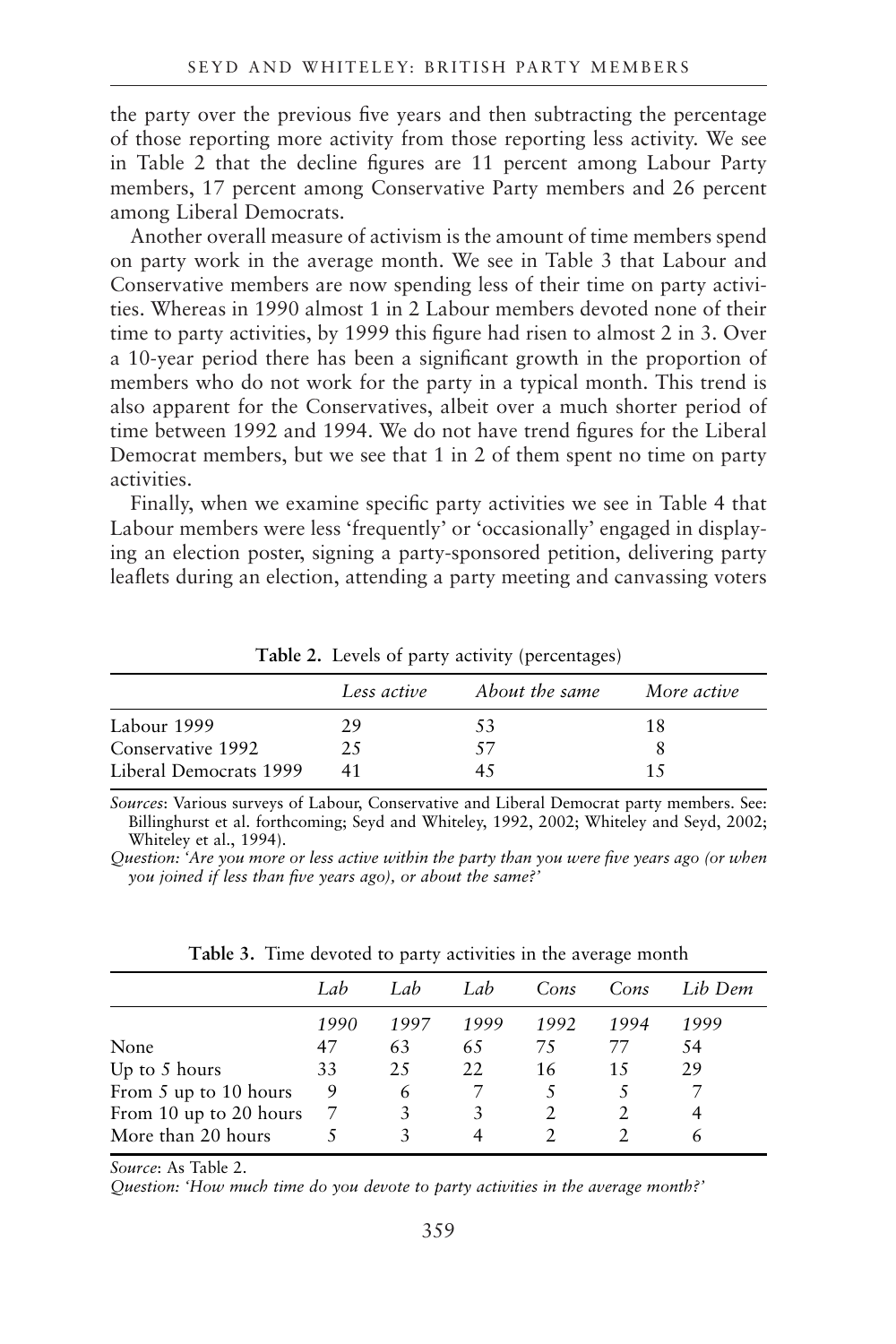| Percentage of Members who frequently or occasionally | 1990 | 1997 | 1995 |
|------------------------------------------------------|------|------|------|
| Displayed an election poster                         | 86   | 78   | 76   |
| Signed a petition supported by the party             | 89   | 65   | 60   |
| Donated money to party funds                         | 66   | 70   | 68   |
| Helped with party fund-raising                       |      | 35   | 34   |
| Delivered party leaflets during an election          | 77   | 59   | 61   |
| Attended a party meeting                             | 68   | 46   | 48   |
| Canvassed door-to-door on behalf of the party        | 55   | 31   | 32   |
| Canvassed voters by telephone                        |      |      | 13   |

**Table 4.** Labour Party members' campaigning in the previous five years

*Source*: As Table 2.

*Question: 'We would like to ask you about the political activities you may have taken part in during the last five years. How often have you done this?'*

on the doorstep on behalf of their party. Only the proportions of members canvassing voters by telephone and donating money to party funds had increased, and then only slightly.

Supply-side and demand-led explanations of declining levels of activism can again be utilized. For example, on the supply side, the pressures on people's time, in particular the amount of time spent at work, in domestic commitments or at leisure, make party activism less attractive. On the demand side, parties now have less need for their activists as fund-raisers and election campaigners and, as a consequence, they have reduced their incentives to become activists. For example, for Labour the activists' powers to choose party personnel, such as the party leader and parliamentary candidates, and to have an input into policy-making, have all been reduced. All three parties now elect their leaders by balloting the membership as a whole. Similarly, the selection of parliamentary candidates is by ballot of all local members rather than by local activists. These powers have been given to the members, irrespective of the time and effort that they devote to party activities, so there are now fewer rewards for becoming an activist.

#### *Impact on the Parties of Declining Membership*

What is the likely impact of this decline in membership numbers and levels of activism? There are several consequences arising from these developments. First, parties will lose a solid electoral base of supporters. As voters they constitute a relatively small proportion of the total electorate, but they are there in both good times and bad. In local government elections or elections for the European Parliament, where turnouts are very low, they may be of greater relative importance. Furthermore, in bad electoral times the existence of a core of loyal supporters is essential to a party's survival and possible recovery. For example, without the loyalty over decades of its members and activists the Liberal Party would not be where it is today. In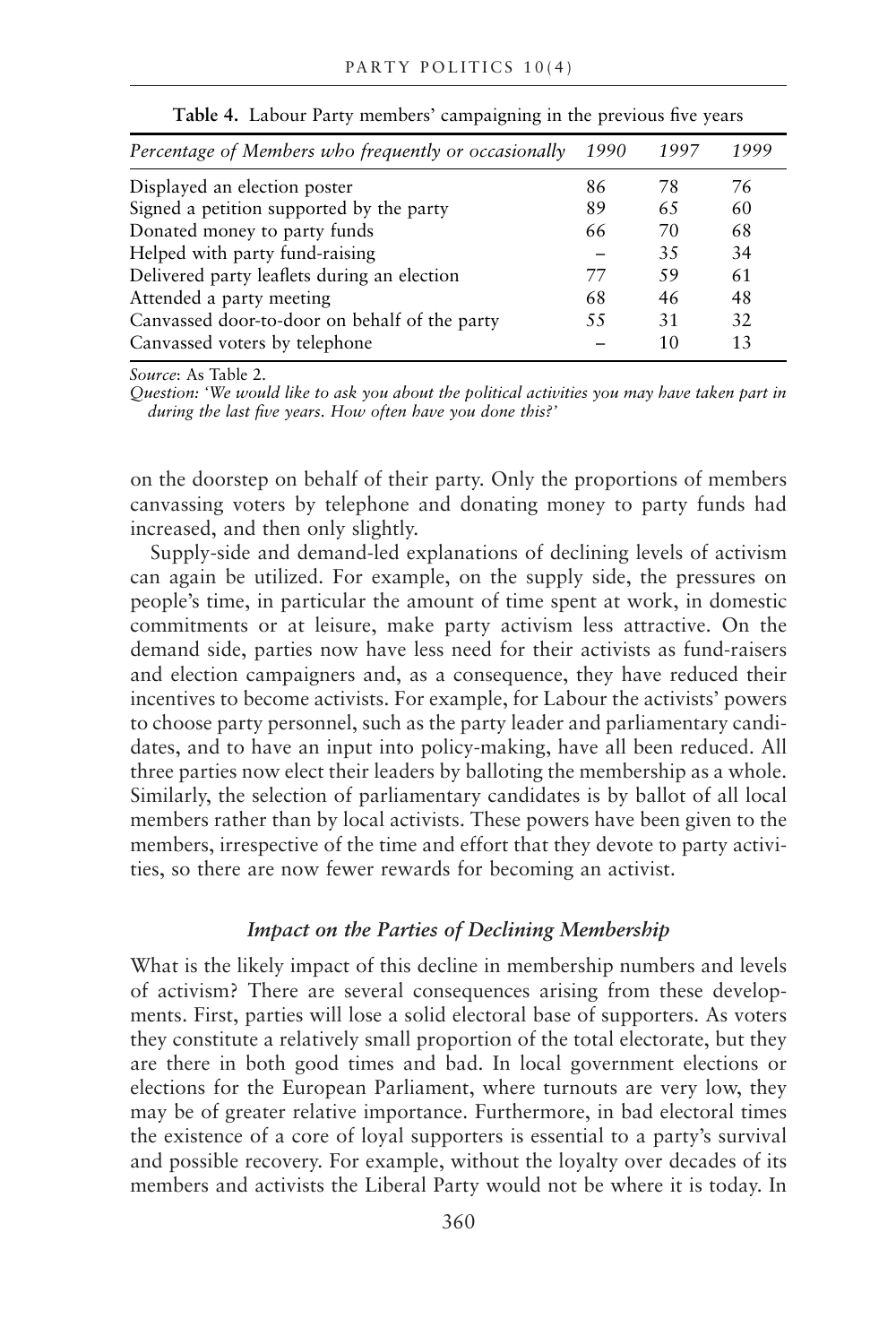particular, the growth in the number of Liberal Democrat MPs from the 1992 general election onwards has been based upon the dedicated campaigning activities in particular localities of its members (see Billinghurst et al., forthcoming).

Second, members help provide parties with political legitimacy. They are testament to the fact that a party has support in the community and is rooted in the concerns and values of real people. In this sense, members are 'ambassadors in the community'.

Third, members are a source of regular funds, albeit relatively modest, which are less tied to the whims, pressures and particular policy preferences of large financial donors.3 This function is linked to the issue of legitimation, since accusations that a party is selling influence are much harder to make when its funds come from a wide variety of voluntary actors, rather than from a small number of rich supporters.

Fourth, members help parties to reproduce themselves over time by providing a pool of people who are willing to be recruited as election candidates, among whom will be future party leaders. In addition, members will provide the personnel who help to run state institutions as diverse as community health councils, school governing boards and the magistracy. Without activists, parties are unable to run candidates in local government elections, contests to the new Scottish and Welsh Assemblies and in the European parliamentary elections. In the context of declining membership parties will find it increasingly difficult to maintain a national electoral presence. Yet the ability to run candidates across Great Britain, in both winnable and unwinnable constituencies, is increasingly important now that many elections are conducted using proportional representation systems. In these electoral systems, overall votes become as significant as specific constituency votes and so parties need standard-bearers in all constituencies.

Fifth, when electoral laws restrict the amount of money that can be spent on general election campaigns both at the local and national levels, as occurs in Britain, members are as important as election campaigners. They provide the free human capital needed to help mobilize the voters. Although parties run increasingly sophisticated and costly general election campaigns from their central headquarters, they have to rely upon their members to implement these campaigns in the constituencies (Denver et al., 2003; Whiteley and Seyd, 2003). There is evidence that a party's level of constituency campaigning has a significant impact upon constituency electoral outcomes (Denver and Hands, 1997; Pattie et al., 1994; Seyd and Whiteley, 1992, 2002; Whiteley and Seyd, 1994, 2002, 2003). Parties with fewer active constituency campaigners will suffer electoral consequences.

But parties' electoral campaigning does not just occur every four or five years when general elections are imminent. Local government elections, and now elections to the new, devolved bodies in Scotland and Wales, occur more frequently. State financial support for parties to campaign in these elections, in particular local government elections, is limited and parties are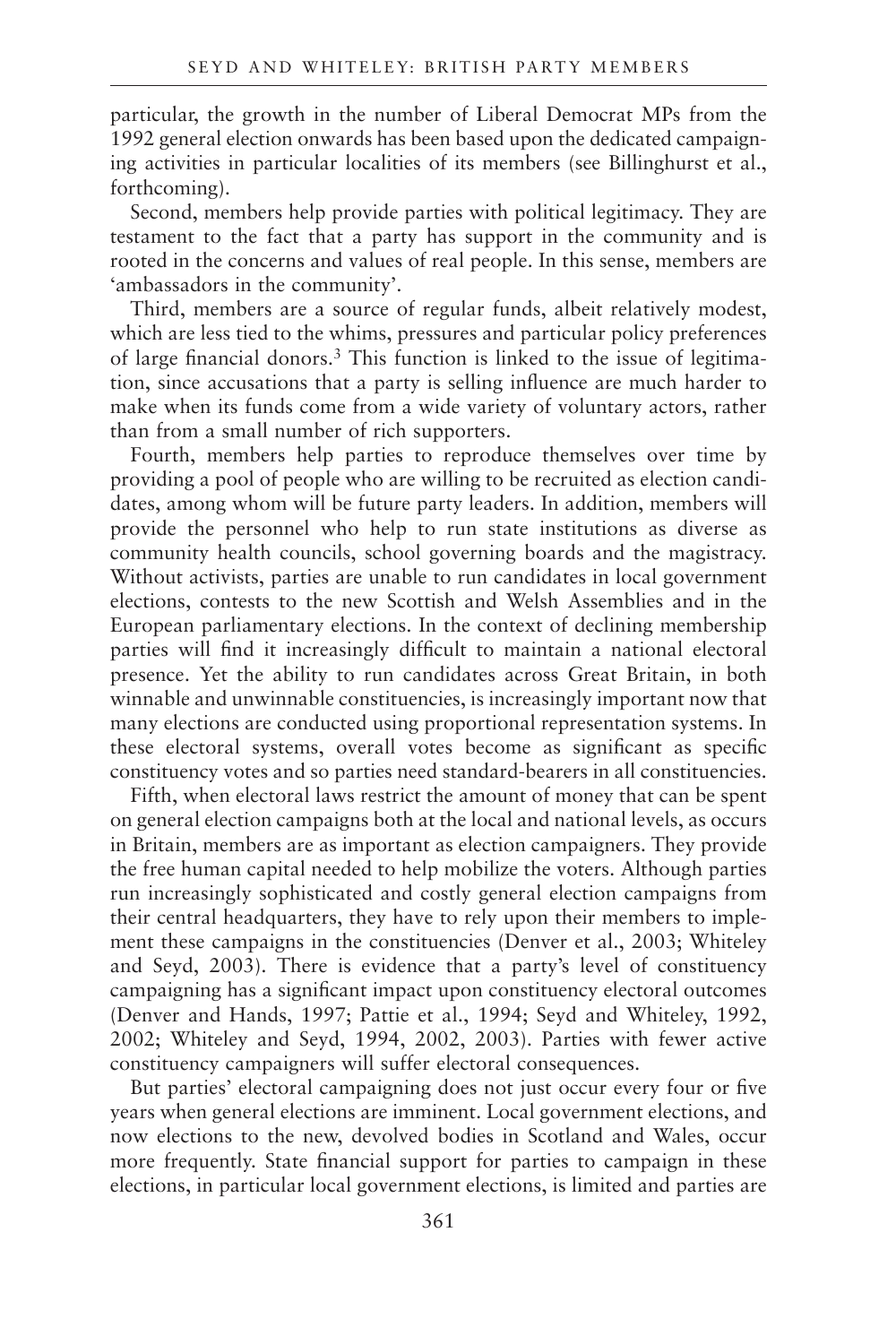therefore almost totally reliant upon their activists. These local government election campaigns are the base upon which the national parties develop and extend their support. This has been demonstrated in the rise in the number of Liberal Democrat MPs in the 1997 and 2001 general elections, most of which were won in areas where the party had made significant prior gains in local government elections (see Billinghurst et al., forthcoming).

Sixth, members can be political communicators, both upwards and downwards. Upwards, they are *one among many* means of informing the party leadership of voters' opinions. Opinion polls and focus groups are used by party leaderships to provide a constant input into parties' strategic deliberations. But members can also convey such opinions, and they come from a significant group of voters, namely the party loyalists. Furthermore, members can provide ideas which contribute to policy development, particularly in the context of policy forums which are now a feature of party organizations in Britain. Downwards, members are one of the means by which parties can communicate their ideas and policies to a wider group of people. There is evidence from our 1999 survey that Labour Party members fulfil this important communication role. We see in Table 5 that most Labour Party members are open about their membership and they talk to friends and work colleagues about politics, and offer their opinions on political issues.

People clearly rely upon the mass media, in particular television, for much of their political information. But it is also evident that face-to-face discussion with friends, family and workplace contacts play an important role in influencing political ideas (Pattie et al., 2004). The two-step flow model of political communication argues that people will often validate messages from the media and the parties with people who they know and trust (Popkin, 1991). In this model, 'respected' community opinionformers and family members play an important role in political communication. Clearly, a large number of party advocates at the local level will serve to reinforce the message which a party is trying to get across to the

| Table 5. Labour Party members' contacts with people outside the party |  |
|-----------------------------------------------------------------------|--|
| (percentages)                                                         |  |
|                                                                       |  |

|                                                                      | Yes | Nο  |
|----------------------------------------------------------------------|-----|-----|
| Do members talk about politics with people who are not party         | 86  | 14  |
| members?                                                             |     |     |
| Do their friends ask for their opinions on political issues?         | 72. | 28  |
| Do work colleagues ask for their opinions about a political issue?   | 51  | 48  |
| Do they offer their opinions to friends without asking them?         | 56  | 44  |
| Do they offer their opinions to work colleagues without them asking? | -39 | 61  |
| Do their friends know that they are Labour Party members?            | 91  | - 9 |
| Do their work colleagues know that they are Labour Party members?    | 71  | 29  |

*Source*: Seyd and Whiteley (2002: 81).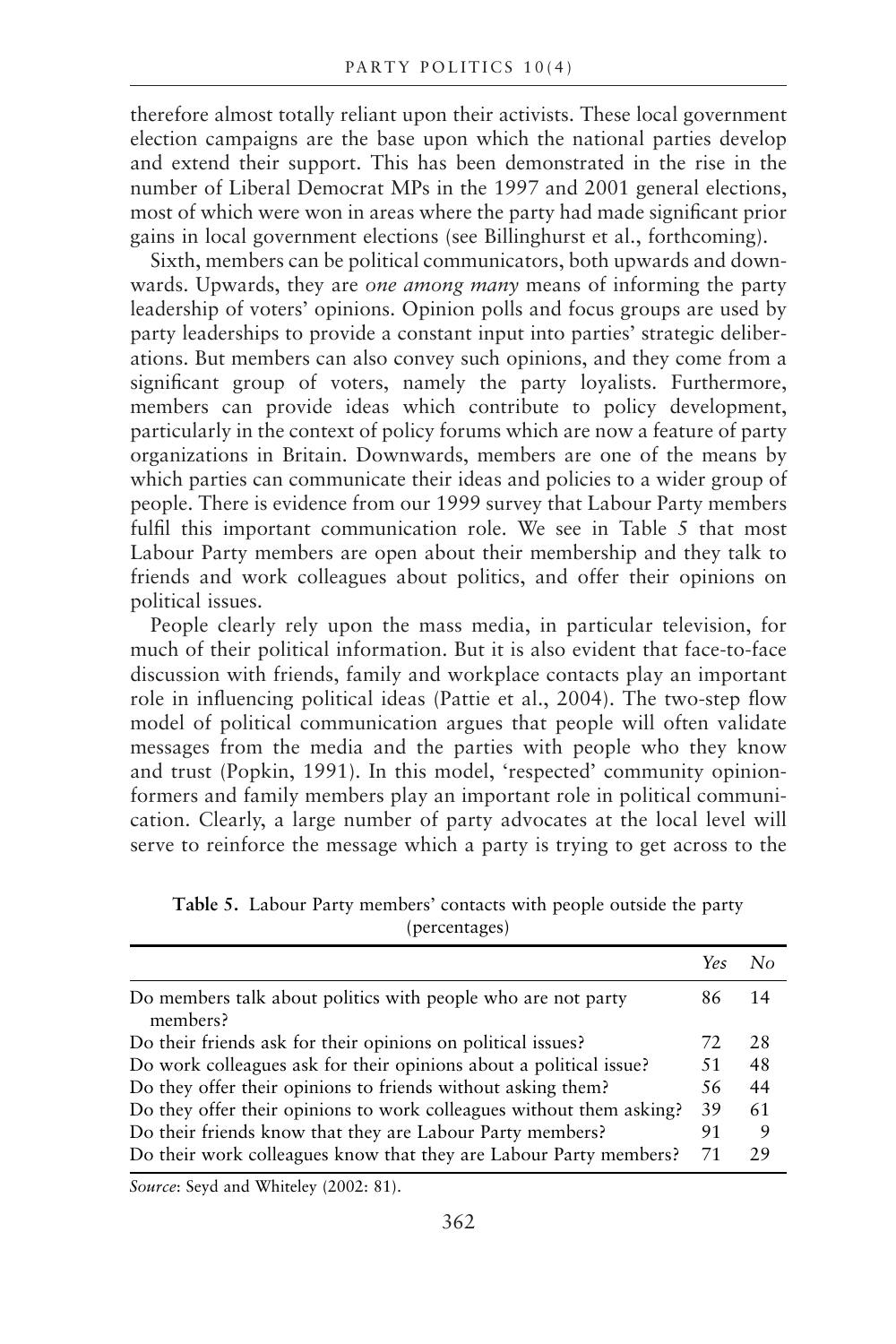electorate. So it is in this role that party members are important political communicators.

We have so far outlined the costs to political parties of a declining membership, but there are benefits also. First, recruiting individuals, maintaining membership lists and then providing these members with services can be costly. This is particularly true if parties offer discount memberships to distinct groups of people (for example, the young and the retired). The additional revenue that such members generate may not cover the initial cost of recruitment and servicing this membership, and so financial savings can be made by not recruiting members.

Second, a membership restricts a party leadership's freedom of action to adapt party policies. This could be an electoral liability if the membership is unrepresentative of a party's potential voters. Two recent examples exemplify the problem. In the 1983 general election the Labour Party came very close to electoral meltdown as a consequence of adopting a set of policies more popular with its members than its potential voters. Members' attitudes to nuclear weapons, public ownership and public housing were significantly out of line with those of Labour's voters at that time. A second example occurred during John Major's Conservative Government, when he initiated a 'back to basics' programme of social and moral conservatism which appealed much more to the party membership than to potential Conservative supporters. The contemporary Conservative Party faces a real problem that its members are demographically skewed in terms of their age, education and social class as well as in relation to their opinions on many issues, in comparison with potential Conservative voters. Current Conservative Party leaders face considerable difficulties in positioning the party on such key strategic issues as nation, Europe and social change as a consequence.

A further drawback is that if members are part of their party's deliberative decision-making process their participation will both slow down that process and may emphasize divisions and disagreements. At a time when constant, 24-hour news is a dominant feature of the media, speed of political response is required. Furthermore, intra-party debate and discussion will often be represented by the media as internal party strife. The balance between debate and division is a difficult one to maintain, and the perception of a divided party can be electorally damaging. A divided party is often regarded by the public as an unelectable party (Clarke et al., 2004).

What is the impact of the decline in the numbers and levels of activism of party members upon the political system? Perhaps the most significant effect is to promote special interest politics at the expense of responsible party government. Generally, when parties are weak, special interest groups become strong. Such groups are interested in getting benefits for themselves and passing on the costs of these to the wider society. In contrast, political parties have to be responsible in the sense of explaining how they propose to pay for any benefits which they seek. In Olson's (1982) terminology, parties are 'encompassing' organizations which cannot afford to focus just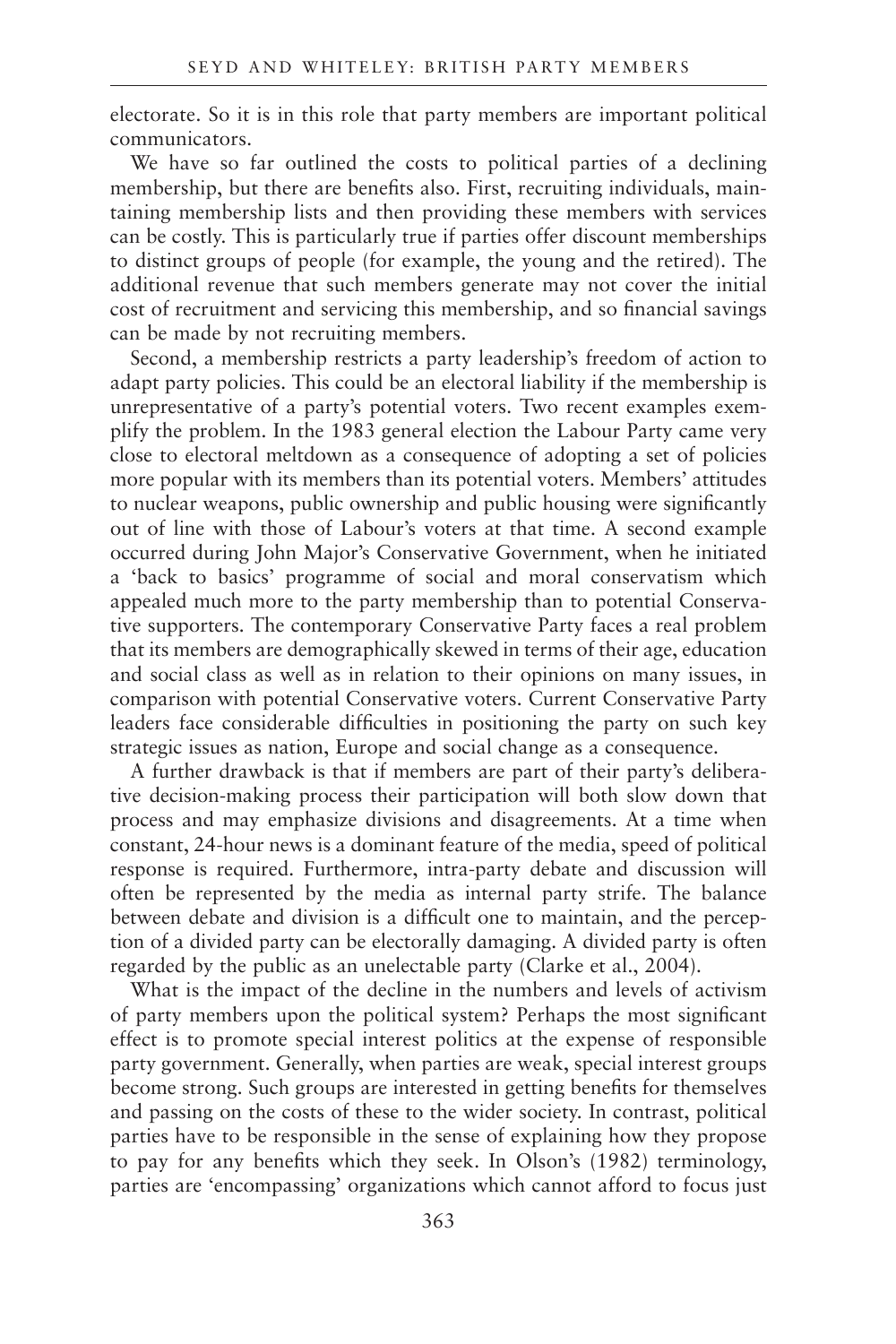on benefits if they want to remain credible contenders for government. In a world of rampant special interests, policy-making can become gridlocked by this search for benefits at everyone else's expense. The distinctive contribution of parties to the policy-making process is that they help to allocate costs. More generally, parties will find it more difficult to perform their linkage role effectively, that is to link the opinions of the mass public to the policy-making goals of government (Dalton, 2002). Thus, without members, party leaders and governments are likely to be less accountable and probably less successful as a consequence.

So should parties attempt to reverse the trends which we have outlined? Or is the future party organization likely to be modelled along the lines of Forza Italia with its supporters' clubs? Is there now no need for party members? Given the chance, if they were founding a new party, would party leaders choose to have supporters and financial donors rather than members? Is the future a politics in which organizations of professional political entrepreneurs predominate? Theda Skocpol (2002: 131) has suggested in the US that 'the professionally led advocacy group' has emerged as a new and prominent feature of civic life. She argues (2002: 134) that:

All in all, the model of what counts as effective organization in U.S. politics and civic life has changed very sharply. No longer do most leaders and citizens think of building, or working through, nationwide federations that link face-to-face groups into state and national networks. If a new cause arises, entrepreneurs think of opening a national office, raising funds through direct mail, and hiring pollsters and media consultants. Polls are used to measure disaggregated public opinion, even as advocacy groups emit press releases about hot-button issues, hire lobbyists to deal with government – and engage in incessant fund-raising to pay for all of the above. Organizational leaders have little time to discuss things with groups of members. Members are a nonlucrative distraction.

Skocpol's comments may also be appropriate to political parties.

The consequences for the political system of a member-free party would be to undermine democracy, since parties would no longer be anchored in distinctive values and groups. Of course some people argue that focus groups can be a substitute for a politics which is anchored in this way. The problem is that focus groups often produce incoherence, since they contain individuals who, for example, want more government spending accompanied by tax cuts, an end to traffic jams but no road pricing and government regulation of other people but not themselves. Only policy-making rooted in community and group values can overcome the collective action problems inherent in contemporary policy-making.

There is no doubt that parties find it more difficult to recruit members today. Politics has become more individualized. People are less willing to participate in collective forms of political activity (Pattie et al., 2004). Furthermore, major socio-economic changes make membership recruitment more difficult. But it is not beyond the possibility of parties to recruit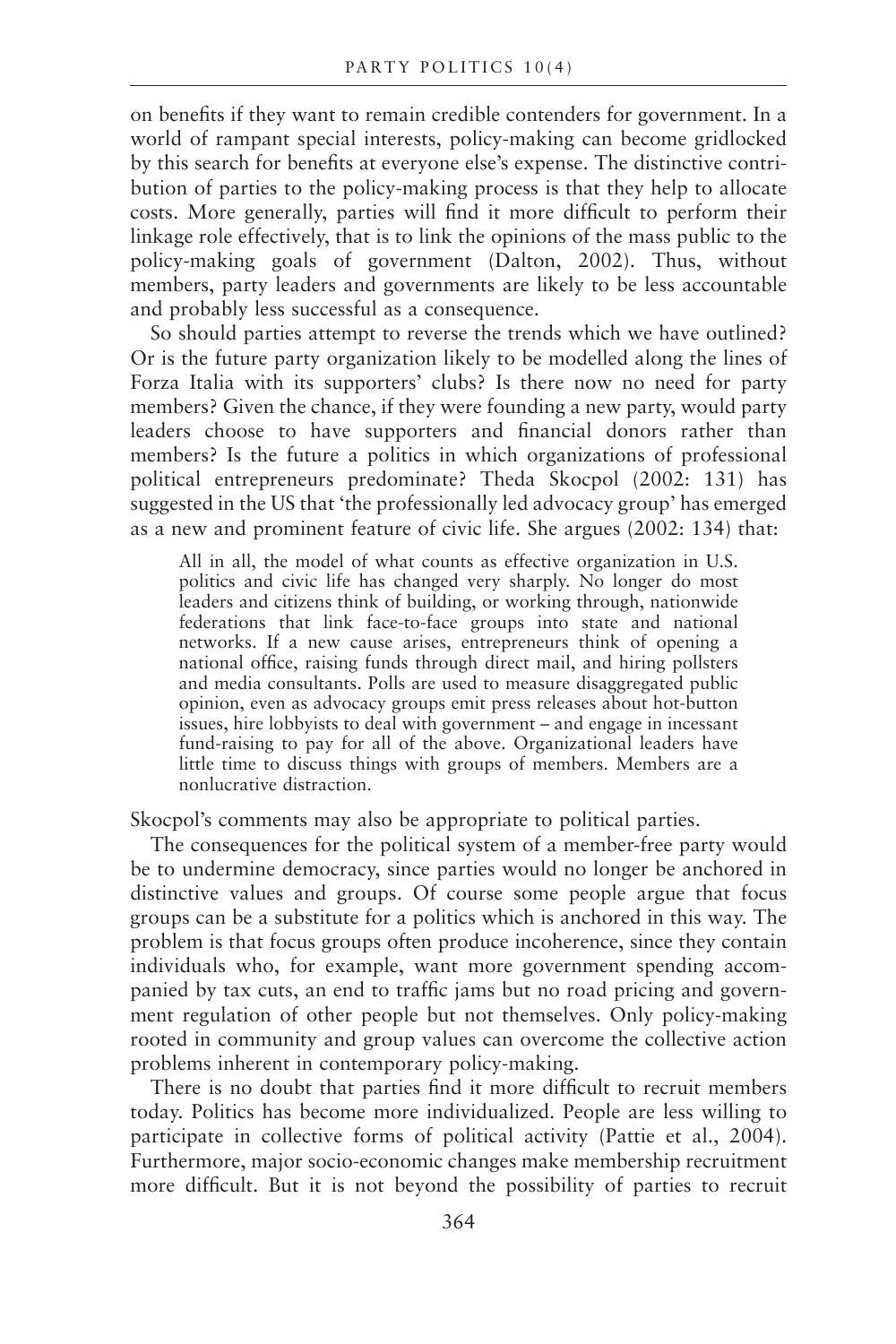members and activists. Our earlier work has suggested that individuals respond to various types of incentives, the most important of these being collective, selective, group and expressive. If parties provide a range of these incentives they can still attract members and encourage them to become activists.

#### **Notes**

- 1 Some of the membership studies have now been published in more extended form. For example, see Knut Heidar and Jo Saglie *Hva Skjer Med Partienne?* (Oslo: Gyldendal Akademisk, 2002); Michael Gallagher and Michael Marsh *Days of Blue Loyalty: The Politics of Membership of the Fine Gael Party* (Dublin: PSAI Press, 2002); and Karina Pedersen *Party Membership Linkage: The Danish Case* (Copenhagen: Forlaget Politiske Studier, 2003).
- 2 Party membership increased by 40 percent between 1994 (305,189) and 1998 (405,238). (*Source*: Labour Party National Executive Committee Reports.)
- 3 For example, during the Conservative Party's difficulties since 1997, some substantial party donors have made it clear that their financial support was dependent upon particular policies or leaders.

## **References**

- Billinghurst, Antony, Patrick Seyd and Paul Whiteley (forthcoming) *Liberal Party Politics at the Grassroots*. Oxford: Oxford University Press.
- Clarke, Harold, David Sanders, Marianne Stewart and Paul Whiteley (2004) *Political Choice in Britain*. Oxford: Oxford University Press.
- Dalton, Russell J. (2002) *Citizen Politics: Public Opinion and Political Parties in Advanced Industrial Democracies*. New York: Chatham House.
- Denver, David and Gordon Hands (1997) *Modern Constituency Electioneering*. London: Frank Cass.
- Denver, David, Gordon Hands, Justin Fisher and Iain MacAllister (2003) 'Constituency Campaigning in Britain, 1992–2001: Centralization and Modernization', *Party Politics* 9: 541–59.
- Duverger, Maurice (1954) *Political Parties*. London: Methuen.
- Katz, Richard and Peter Mair (eds) (1992) *Party Organizations: A Data Handbook on Party Organizations in Western Democracies*. London: Sage.
- Katz, Richard and Peter Mair (eds) (1994) *How Parties Organize: Change and Adaptation in Party Organizations in Western Democracies*. London: Sage.
- Mair, Peter (1997) *Party System Change: Approaches and Interpretations*. Oxford: Clarendon Press.
- Mair, Peter (2000) 'Partyless Democracy', *New Left Review* 2, March/April.
- Mair, Peter and Ingrid Van Biezen (2001) 'Party Membership in Twenty European Democracies, 1980–2000', *Party Politics* 7: 5–21.
- Olson, Mancur (1982) *The Rise and Decline of Nations*. New Haven, CT: Yale University Press.
- Pattie, Charles, Patrick Seyd and Paul Whiteley (2004) *Citizenship in Britain: Values, Participation and Democracy*. Cambridge: Cambridge University Press.